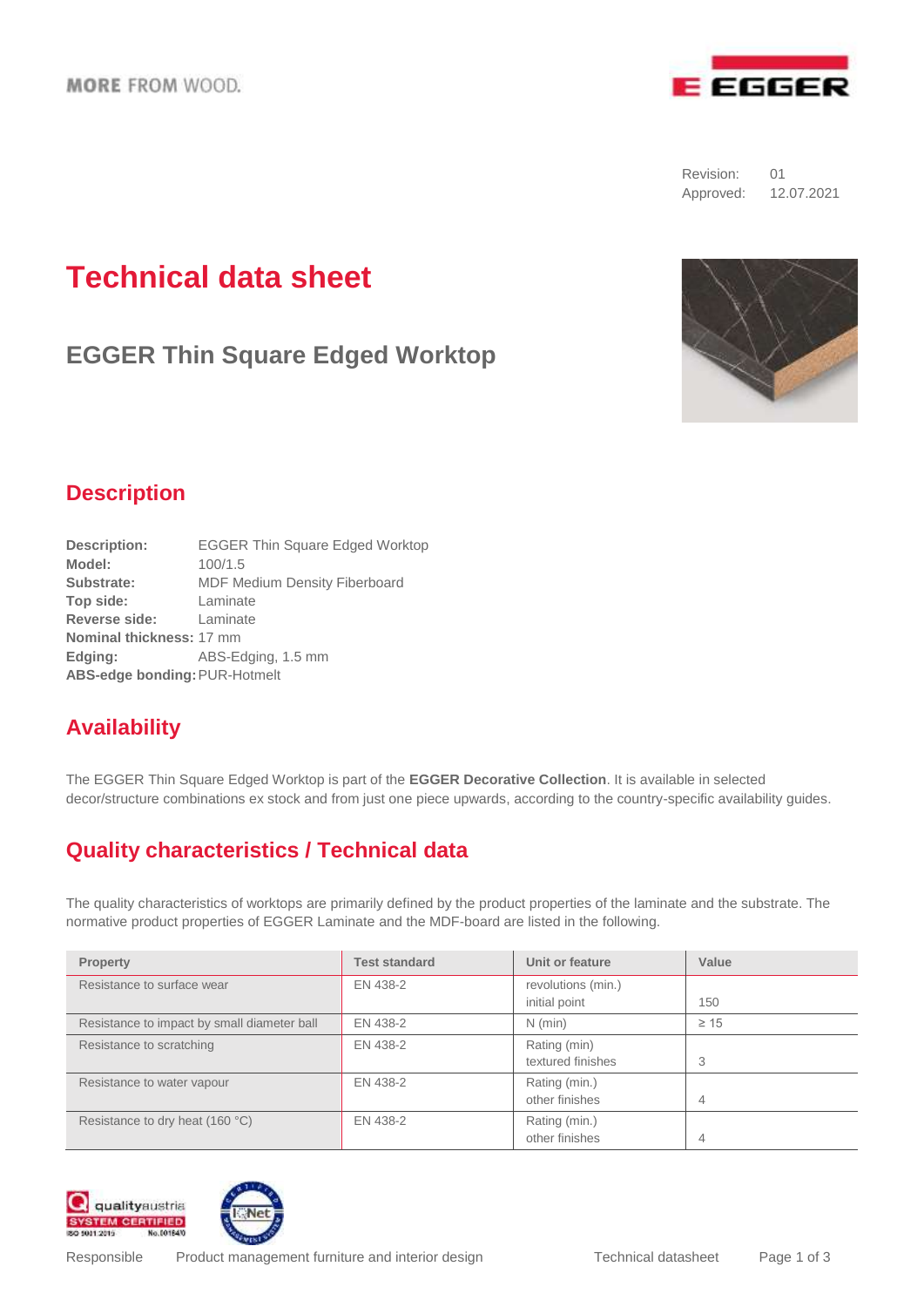

#### Revision: 01 Approved: 12.07.2021

| Resistance to staining         | EN 438-2 | Rating (min.)<br>Groups 1 and 2<br>Group 3 | $\checkmark$ |
|--------------------------------|----------|--------------------------------------------|--------------|
| Lightfastness [Xenon arc lamp] | EN 438-2 | Grey scale rating                          | 4 to 5       |

## **Tolerances / Dimensions**

| Property            | Test standard | Unit or feature             | Value                              |
|---------------------|---------------|-----------------------------|------------------------------------|
| Length tolerance    |               | mm                          | $-5/10$                            |
| Width tolerance     | EN ISO 13894  | mm                          |                                    |
|                     |               | $>500$ mm                   | $\pm$ 0.50 add. $\pm$ 0.05 per 100 |
|                     |               |                             | mm                                 |
| Thickness tolerance | EN ISO 13894  | mm                          | ± 0.50                             |
| Straightness of cut | EN ISO 13894  | mm                          | $\pm$ 0.50 per 1,000 mm length     |
| Angular accuracy    | EN ISO 13894  | mm                          | $\leq$ 2.00 per 1,000 mm length    |
| <b>Flatness</b>     | EN ISO 13894  | max. deviation (front side) |                                    |
|                     |               | $\leq$ 300 mm               | $0.50$ mm                          |
|                     |               | 301 to 500                  | $0.80$ mm                          |
|                     |               | 501 to 600                  | $0.90$ mm                          |
|                     |               | 601 to 700                  | $1.10$ mm                          |
|                     |               | 701 to 800                  | $1.30$ mm                          |
|                     |               | 801 to 900                  | 1.60 mm                            |
|                     |               | 901 to 1,000                | $2.00$ mm                          |
|                     |               | 1,001 to 5,600              | 2.00 mm per Meter <sup>1)</sup>    |

<sup>1)</sup> For worktops > 1,000 mm, the measurements must be carried out using a warpage measuring device with a length of 1,000 mm.

## **Specials**

Due to the small thickness of the EGGER PerfectSense Topmatt worktop with edging, the worktop could deflect visibly under heavy point loads when the cabinet is wider than 600 mm. In order to reduce this deflection, the construction of the cabinet must be adapted to accommodate this. We recommend the use of **EGGER Metal traverses** for the construction of these cabinets, in particular sink and cooker cabinets.

Similarly, the low thickness of the worktop requires the use of coordinated fittings. A professional assembly of the corner connection of the EGGER PerfectSense Topmatt worktop with edging is guaranteed by the use of **EGGER Worktop connectors**. For the assembly of conventional sinks we recommend the **EGGER Fastening set for sinks**.